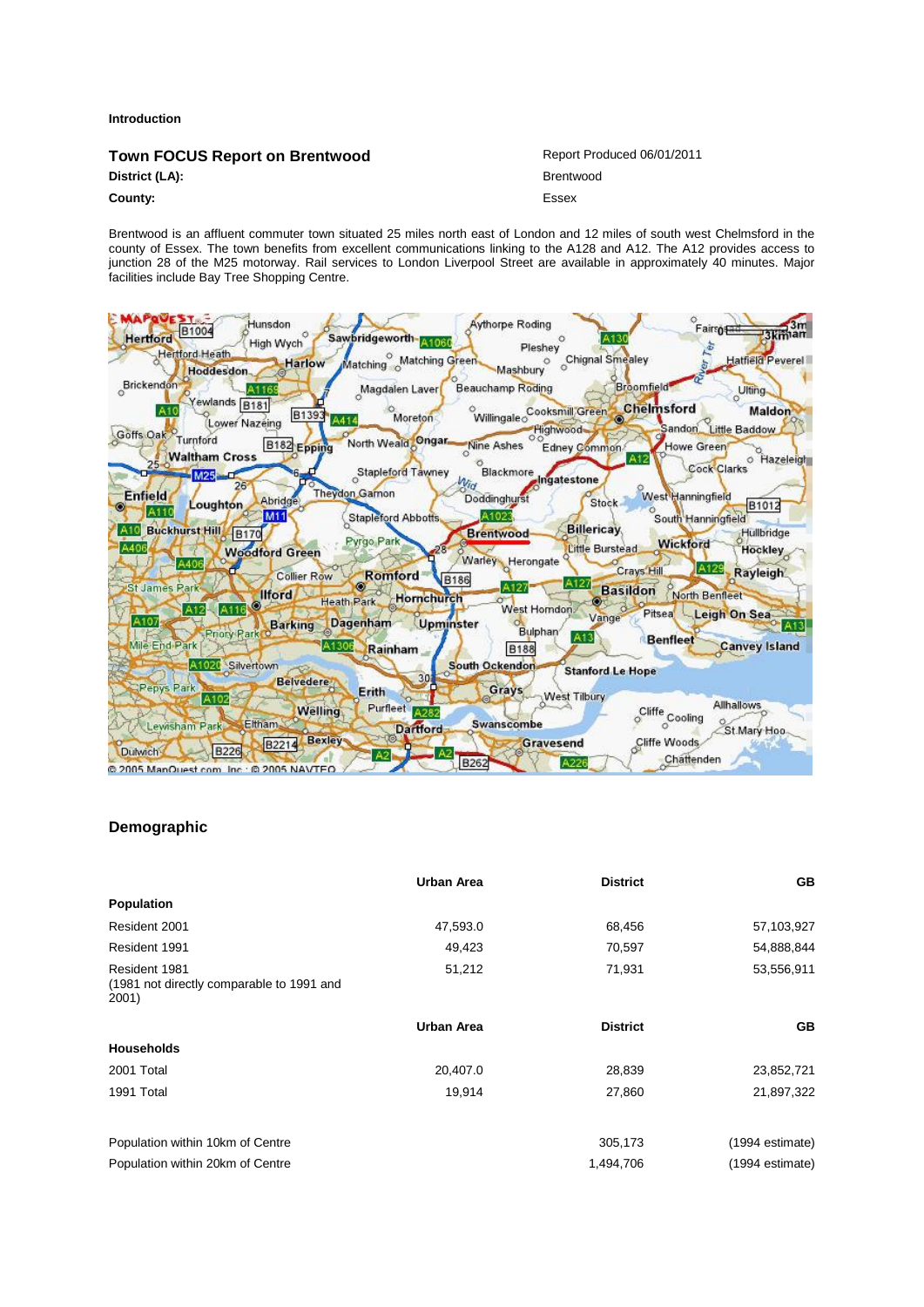|                           | Urban Area |       |      | <b>District</b> |      | GB    |
|---------------------------|------------|-------|------|-----------------|------|-------|
|                           | 2001       | 1991  | 2001 | 1991            | 2001 | 1991  |
| % Total Population Male   | 48.3       | 48.22 | 48.5 | 48.66           | 48.6 | 48.42 |
| % Total Population Female | 51.7       | 51.78 | 51.5 | 51.34           | 51.4 | 51.58 |

**Note:** Care must be taken when interpreting intercensal population change, as there have been changes in definition between 1991 and 2001, and the 2001 counts have been adjusted to account for under-enumeration.

**UA 2001 Age Structure GB 2001 Age Structure**   $0 - 04$ 19% 20% 10% 05-09  $10-19$ 8%  $\blacksquare$  20-29 23% 30-44 .<br>6% .<br>6% 23% 45-59 6% 6% 60-64  $\left\{ \right._{12\%}$ \<br>13% 13% 65-74 11% 75 and over

**2001 Census Data - Population by Age** 

| Age (%)     | <b>Urban Area</b> | <b>District</b> | GB         |
|-------------|-------------------|-----------------|------------|
| $0 - 04$    | 5.6               | 5.3             | 5.9        |
| 05-09       | 6.0               | 6.1             | 6.3        |
| $10 - 19$   | 11.7              | 12.0            | 12.8       |
| 20-29       | 11.1              | 10.0            | 12.6       |
| 30-44       | 22.7              | 22.1            | 22.6       |
| 45-59       | 19.6              | 20.7            | 19.0       |
| 60-64       | 5.0               | 5.4             | 4.9        |
| 65-74       | 9.5               | 9.8             | 8.4        |
| 75 and over | 8.9               | 8.6             | 7.5        |
| All Ages    | 47,593.0          | 68,456          | 57,103,927 |

**UA 1991 Age Structure GB 1991 Age Structure**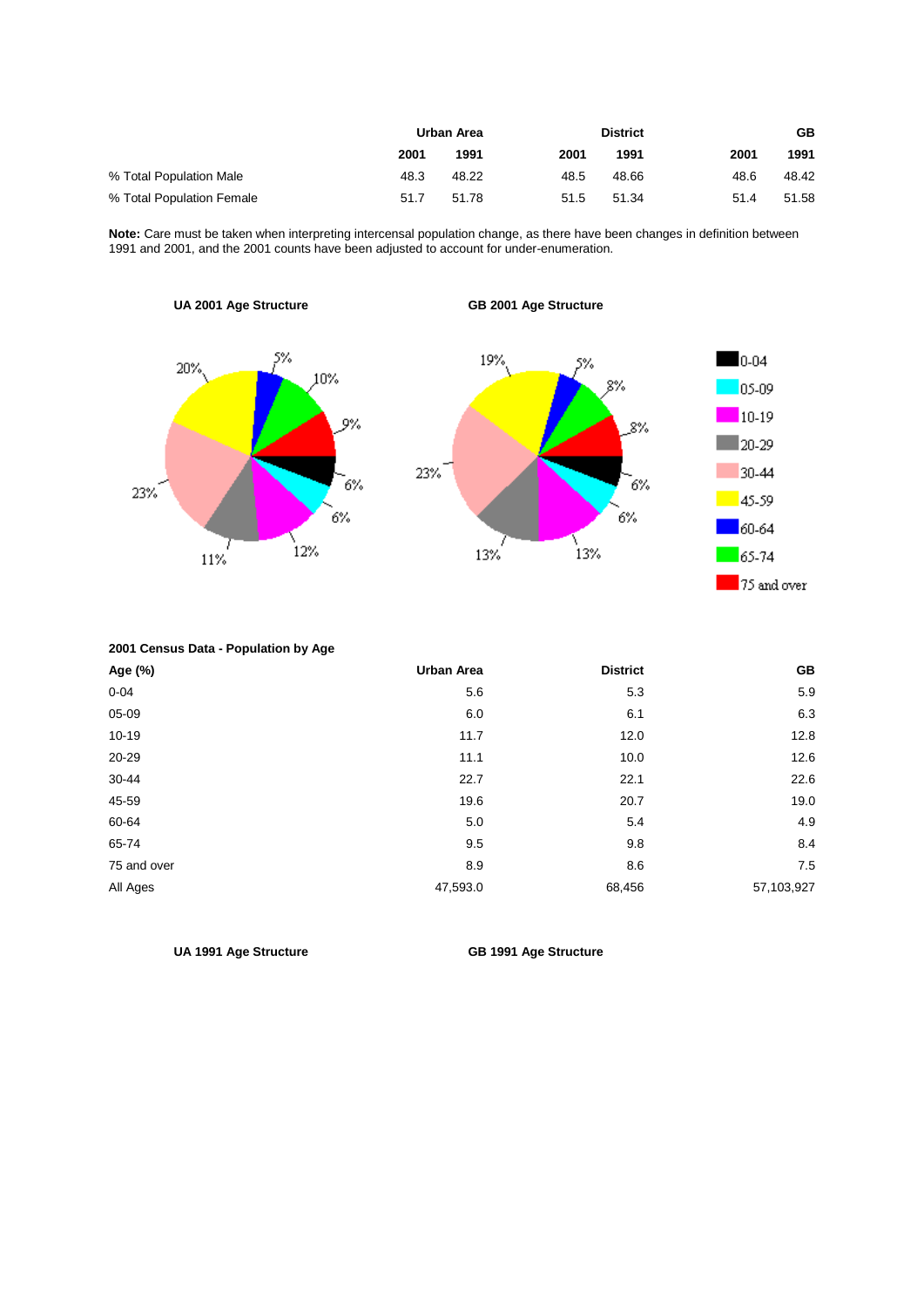



| Age Structure 1991 (%) | <b>Urban Area</b> | <b>District</b> | <b>GB</b> |
|------------------------|-------------------|-----------------|-----------|
| $0 - 4$                | 5.9               | 5.7             | 6.6       |
| $5 - 15$               | 11.8              | 12.3            | 13.5      |
| $16 - 17$              | 2.5               | 2.6             | 2.5       |
| $18 - 29$              | 17.2              | 16.5            | 18.2      |
| $30 - 44$              | 21.5              | 21.5            | 21.2      |
| 45 - Pensionable age   | 21.0              | 22.4            | 19.3      |
| Pension - 74           | 12.7              | 12.2            | 11.7      |
| 75 and Over            | 7.3               | 6.9             | 7.0       |

## **Socio-Economic**

| <b>Mosaic Consumer Classifications</b> | <b>Urban Area</b> | <b>GB</b> |
|----------------------------------------|-------------------|-----------|
| <b>Symbols of Success</b>              | 25.79             | 9.70      |
| <b>Happy Families</b>                  | 4.05              | 11.64     |
| Suburban Comfort                       | 26.59             | 14.69     |
| <b>Ties of Community</b>               | 4.34              | 16.36     |
| Urban Intelligence                     | 11.89             | 7.35      |
| <b>Welfare Borderline</b>              | 1.94              | 6.16      |
| <b>Municipal Dependency</b>            | 0.60              | 6.73      |
| <b>Blue Collar Enterprise</b>          | 8.85              | 11.08     |
| <b>Twilight Subsistence</b>            | 5.49              | 3.26      |
| <b>Grey Perspectives</b>               | 9.69              | 7.36      |
| <b>Rural Isolation</b>                 | 0.00              | 5.32      |
| Unclassified                           | 0.76              | 0.33      |

**Note:** A brief definition of each consumer group can be found in the Notes section.

**Source:** Mosaic UK, Experian Ltd, Embankment House, Electric Avenue, Nottingham, NG80 1EH (Tel. 0115 968 5151)

**Urban Area Class Groupings 2001 GB Area Class Groupings 2001**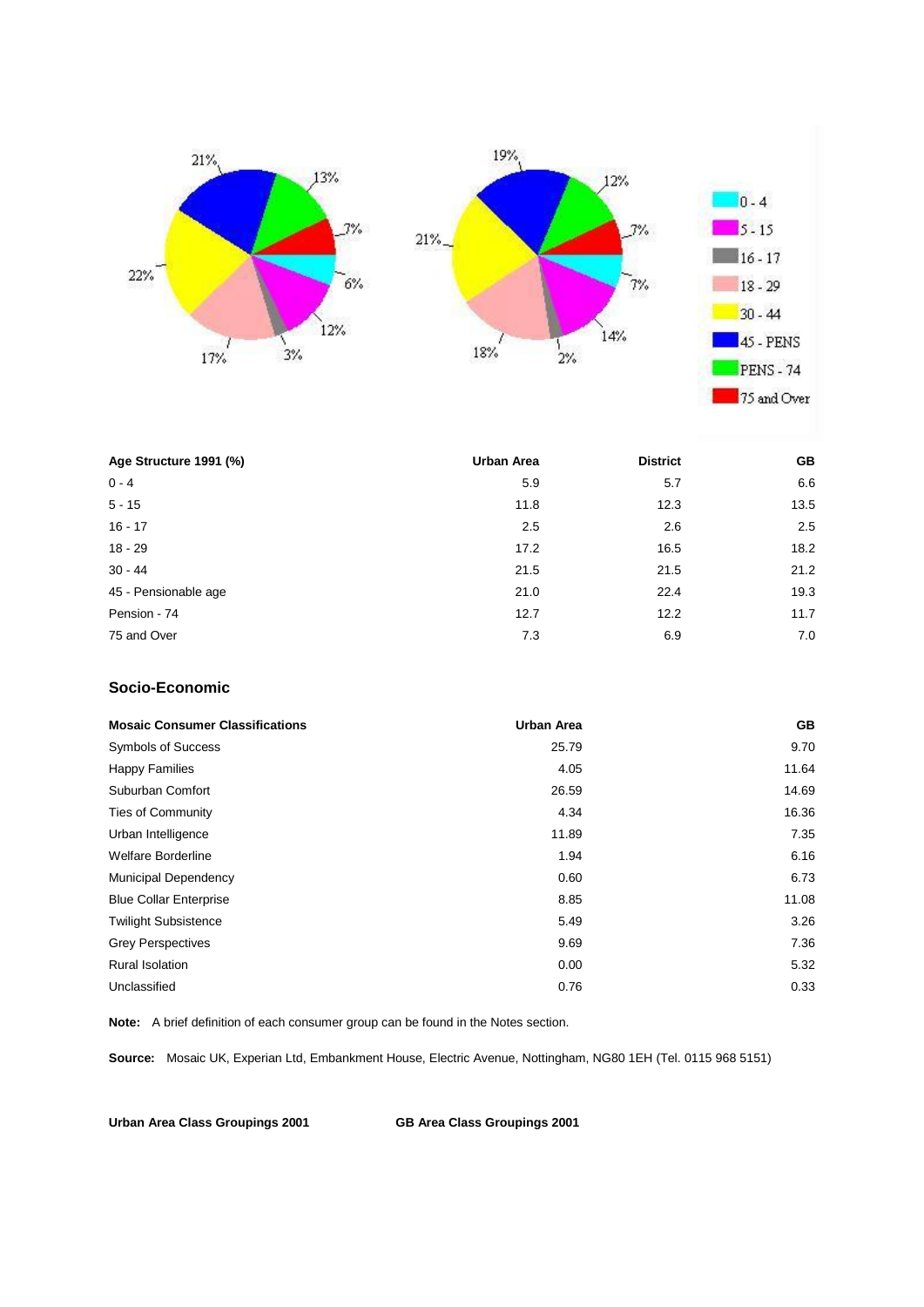

| AB. Higher and intermediate managerial/administrative/professional |  |  |
|--------------------------------------------------------------------|--|--|
|                                                                    |  |  |

- C1. Supervisory clerical junior managerial/administrative/professional
- $\blacksquare$  <br> E. On state benefit unemployed lowest grade workers
	- D. Semi-skilled and unskilled manual workers
	- C2. Skilled manual workers

| Class Groupings 2001 (%)                                               | Urban Area | <b>District</b> | GB    |
|------------------------------------------------------------------------|------------|-----------------|-------|
| AB. Higher and intermediate managerial/administrative/professional     |            | 31.60           | 21.70 |
| C1. Supervisory clerical junior managerial/administrative/professional | 32.1       | 33.90           | 29.40 |
| E. On state benefit unemployed lowest grade workers                    | 33.8       | 14.30           | 16.60 |
|                                                                        | 14.4       |                 |       |
| D. Semi-skilled and unskilled manual workers                           | 10.3       | 10.20           | 17.20 |
| C <sub>2</sub> . Skilled manual workers                                | 9.4        | 10.00           | 15.10 |







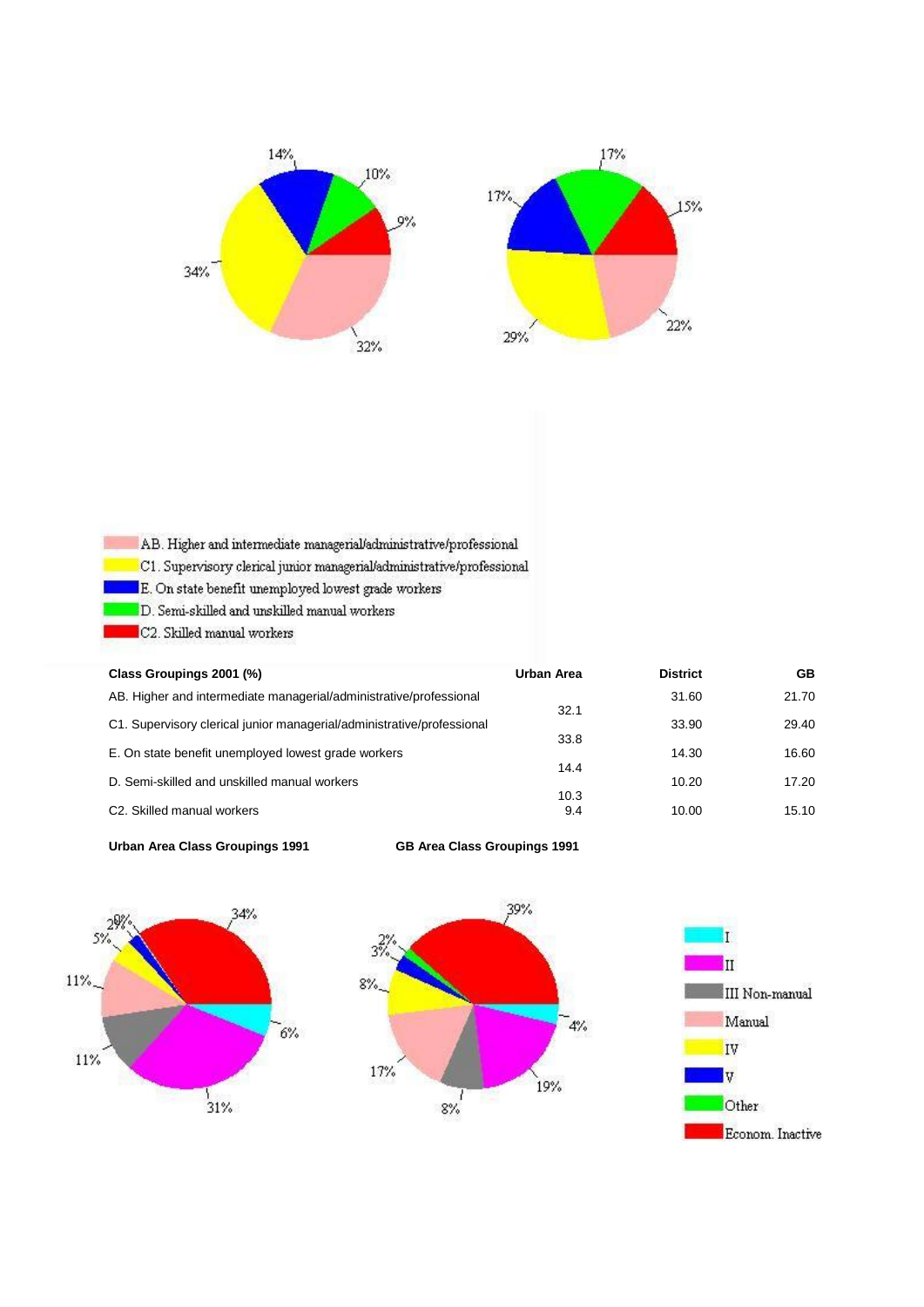| Class Groupings 1991 & 1981 (%) |                   | <b>Urban Area</b> |                 |      |      |      |  | <b>GB</b> |
|---------------------------------|-------------------|-------------------|-----------------|------|------|------|--|-----------|
|                                 | 1991              | 1981              | 1991            | 1981 | 1991 | 1981 |  |           |
|                                 | 6.0               | 8.4               | 5.7             | 6.7  | 4.1  | 4.5  |  |           |
| Ш                               | 30.4              | 29.5              | 31.0            | 27.7 | 18.9 | 18.8 |  |           |
| III Non-manual                  | 10.9              | 14.2              | 10.5            | 12.5 | 8.3  | 9.1  |  |           |
| Manual                          | 11.0              | 20.7              | 12.1            | 17.5 | 16.4 | 26.2 |  |           |
| IV                              | 4.5               | 6.8               | 4.4             | 7.0  | 8.4  | 12.2 |  |           |
| V                               | 2.3               | 2.1               | 2.3             | 1.9  | 2.9  | 4.1  |  |           |
| Other                           | 0.2               | 1.0               | 0.8             | 1.0  | 1.6  | 2.4  |  |           |
| Econom. Inactive                | 34.1              | 17.2              | 32.8            | 25.7 | 38.3 | 22.7 |  |           |
| Unclassified                    | 0.6               | n/a               | 0.4             | n/a  | 1.1  | n/a  |  |           |
| Car Ownership (%)               | <b>Urban Area</b> |                   | <b>District</b> |      |      | GB   |  |           |
|                                 | 2001              |                   |                 |      |      |      |  |           |

|                                  | ---  |      |      |      |      |      |      |      |      |
|----------------------------------|------|------|------|------|------|------|------|------|------|
|                                  |      | 1991 | 1981 | 2001 | 1991 | 1981 | 2001 | 1991 | 1981 |
| Households with no car (%)       | 18.5 | 22.1 | 25.4 | 16.0 | 19.2 | 22.4 | 27.5 | 33.4 | 39.5 |
| 1 Car                            | 46.6 | 45.8 | 50.1 | 43.8 | 43.7 | 48.4 | 43.8 | 43.5 | 45.1 |
| $2$ Cars $+$                     | 28.0 | 32.2 | 24.5 | 31.2 | 37.1 | 29.2 | 23.1 | 23.1 | 15.5 |
| 3 Cars                           | 5.3  | N/a  | N/a  | 6.6  | N/a  | N/a  | 4.4  | N/a  | N/a  |
| $4$ Cars $+$                     | 1.7  | N/a  | N/a  | 2.4  | N/a  | N/a  | 1.3  | N/a  | N/a  |
| Cars per Household (no. of cars) | 1.3  | 1.2  | 1.0  | 1.4  | 1.3  | 1.1  | 1.1  | 0.9  | 0.8  |
|                                  |      |      |      |      |      |      |      |      |      |

| Household Tenure (%)  |      | Urban Area |      |      |      | <b>District</b> |      |      | GВ   |
|-----------------------|------|------------|------|------|------|-----------------|------|------|------|
|                       | 2001 |            |      |      |      |                 |      |      |      |
|                       |      | 1991       | 1981 | 2001 | 1991 | 1981            | 2001 | 1991 | 1981 |
| <b>Owner Occupier</b> | 77.3 | 76.5       | 66.7 | 79.0 | 78.8 | 70.1            | 68.3 | 66.4 | 55.7 |
| Rented                | 13.1 | 14.6       | 23.4 | 11.7 | 12.8 | 20.4            | 19.9 | 21.4 | 31.2 |
| <b>Private Rented</b> | 6.9  | 5.7        | 6.2  | 7.3  | 5.4  | 6.0             | 9.6  |      | 8.6  |
| Other Housing         | 2.6  | 3.2        | 3.5  | 2.0  | 3.1  | 3.5             | 2.2  | 5.1  | 4.2  |

## **Economy**

| <b>Employment Profile(%)</b>                   | Urban Area |      | <b>District</b> |      |      | <b>GB</b> |
|------------------------------------------------|------------|------|-----------------|------|------|-----------|
| Note: 16-74 for 2001, but 16-64 for 1991*      | 2001       | 1991 | 2001            | 1991 | 2001 | 1991      |
| Male 16 - 74 Full Time * (active)              | 56.5       | 66.2 | 54.1            | 63.5 | 49.6 | 60.3      |
| Male 16 - 74 Part Time * (active)              | 3.0        | 3.3  | 3.1             | 2.3  | 4.7  | 2.1       |
| Male 16 - 74 Self Employed * (active)          | 13.5       | 14.3 | 15.4            | 15.7 | 11.3 | 13.1      |
| Male 16 - 74 Unemployed (active)               | 2.4        | N/a  | 2.3             | N/a  | 4.2  | N/a       |
| Male 16 - 74 Full-time student (active)        | 2.0        | N/a  | 2.0             | N/a  | 2.5  | N/a       |
| Male 16 - 74 Retired (inactive)                | 13.6       | N/a  | 14.3            | N/a  | 12.1 | N/a       |
| Male 16 - 74 Student (inactive)                | 3.1        | N/a  | 3.1             | N/a  | 4.7  | N/a       |
| Male 16 - 74 Looking after home (inactive)     | 0.5        | N/a  | 0.5             | N/a  | 1.7  | N/a       |
| Male 16 - 74 Permanently disabled (inactive)   | 3.5        | N/a  | 3.3             | N/a  | 6.3  | N/a       |
| Male 16 - 74 Other (inactive)                  | 1.9        | N/a  | 1.8             | N/a  | 2.9  | N/a       |
| Note: 16-74 for 2001, but 16-64 for 1991*      | 2001       | 1991 | 2001            | 1991 | 2001 | 1991      |
| Female 16 - 74 Full Time * (active)            | 33.0       | 40.9 | 31.1            | 37.9 | 19.8 | 36.2      |
| Female 16 - 74 Part Time * (active)            | 20.2       | 24.0 | 20.4            | 21.8 | 30.0 | 21.9      |
| Female 16 - 74 Self Employed * (active)        | 4.4        | 3.7  | 4.9             | 4.3  | 4.3  | 4.0       |
| Female 16 - 74 Unemployed (active)             | 1.5        | N/a  | 1.4             | N/a  | 2.5  | N/a       |
| Female 16 - 74 Full-time student(active)       | 1.9        | N/a  | 2.0             | N/a  | 2.8  | N/a       |
| Female 16 - 74 Retired (inactive)              | 17.0       | N/a  | 17.6            | N/a  | 15.5 | N/a       |
| Female 16 - 74 Student (inactive)              | 2.9        | N/a  | 2.9             | N/a  | 4.6  | N/a       |
| Female 16 - 74 Looking after home (inactive)   | 13.6       | N/a  | 14.1            | N/a  | 11.7 | N/a       |
| Female 16 - 74 Permanently disabled (inactive) | 3.2        | N/a  | 3.1             | N/a  | 5.1  | N/a       |
| Female 16 - 74 Other (inactive)                | 2.4        | N/a  | 2.4             | N/a  | 3.6  | N/a       |

**Note:** Data marked N/a = Not Available

## **Claimant Count Unemployment Rate (%)**

|        | <b>TTWA</b> | GВ  |
|--------|-------------|-----|
| Apr-10 | 4.5         | 4.3 |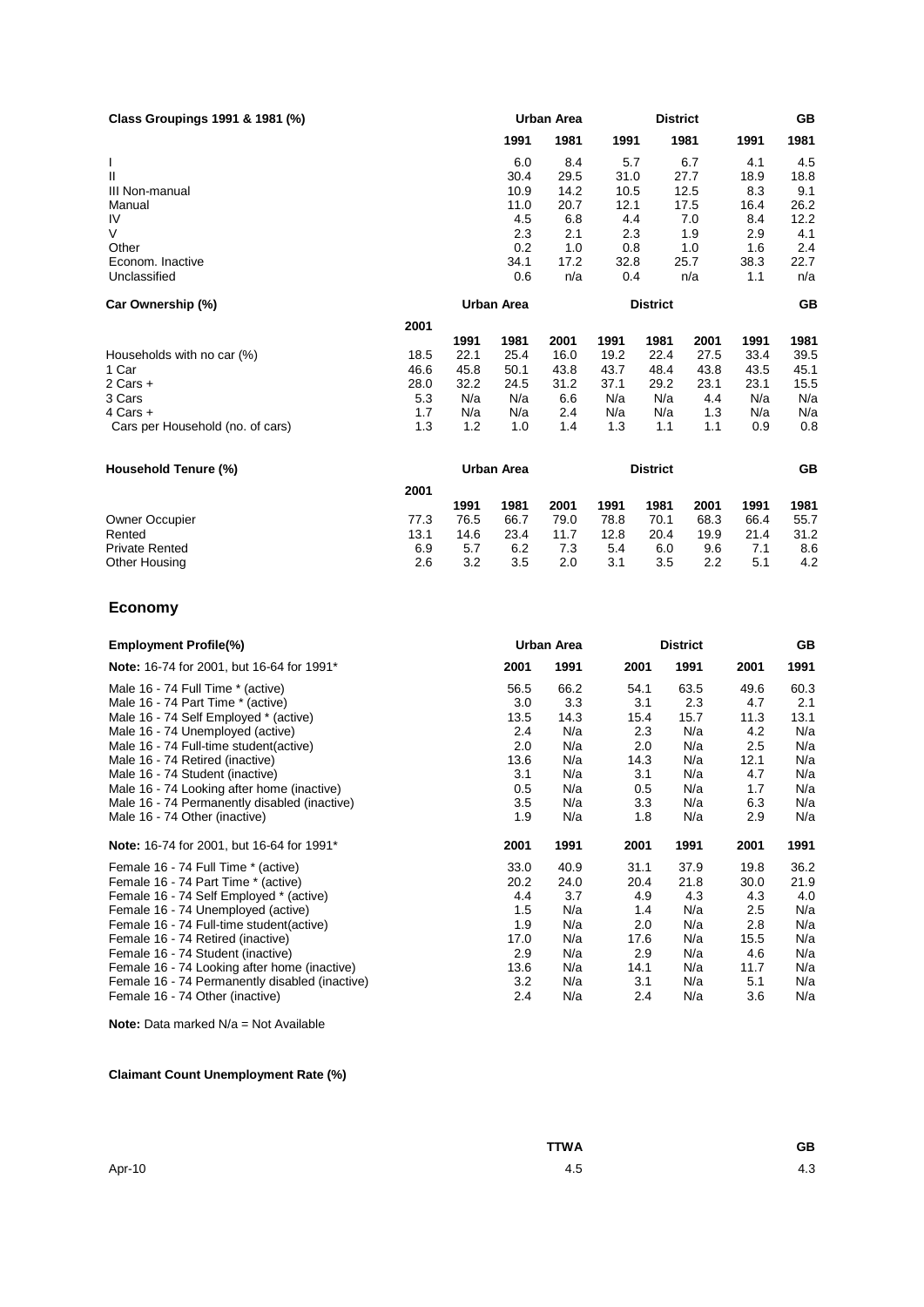| $Jan-10$ | 4.5     | 4.5 |
|----------|---------|-----|
| Oct-09   | 4.6     | 4.3 |
| $Jul-09$ | 4.4     | 4.3 |
| Apr-09   | 4.2     | 4.3 |
| Jan-09   | 3.4     | 3.5 |
| Oct-08   | 2.9     | 2.7 |
| $Jul-08$ | 2.6     | 2.4 |
| Apr-08   | 2.6     | 2.3 |
| Jan-08   | 2.6     | 2.3 |
| Oct-07   | 2.7     | 2.2 |
| Apr-07   | 3.1     | 2.6 |
| $Jan-07$ | 3.2     | 2.5 |
| Oct-06   | 3.3     | 2.6 |
| $Jul-06$ | 3.3     | 2.7 |
| Apr-06   | 3.4     | 2.7 |
| $Jan-06$ | 3.3     | 2.6 |
| $Oct-05$ | 3.3     | 2.4 |
| $Jul-05$ | 3.2     | 2.4 |
| Apr-05   | $3.2\,$ | 2.4 |
| $Jan-05$ | 3.1     | 2.4 |
| Oct-04   | 3.1     | 2.2 |
| $Jul-04$ | 3.2     | 2.3 |
| Apr-04   | 3.3     | 2.5 |
| Jan-04   | 3.3     | 2.6 |
| Oct-03   | 3.3     | 2.4 |
| $Jul-03$ | 3.5     | 2.6 |
| Apr-03   | 3.5     | 2.6 |
| $Jan-03$ | 3.4     | 2.7 |
| $Oct-02$ | 3.4     | 2.5 |
| $Jul-02$ | 3.4     | 2.6 |
| Apr-02   | 3.4     | 2.7 |
| $Jan-02$ | 3.3     | 2.8 |
| Oct-01   | 3.1     | 2.5 |
| $Jul-01$ | 3.1     | 2.6 |
| Apr-01   | 3.1     | 2.7 |
| $Jan-01$ | 3.3     | 2.9 |

Claimant count data are © Crown Copyright and are reproduced with the permission of the Controller of HMSO and the Queen's Printer for Scotland. Claimant Count Unemployment Rates for UK towns and GB figures, excluding London Boroughs are supplied by ONS.

Claimant Count Unemployment Rates for UK towns, excluding London Boroughs are expressed as a proportion of the resident working age population (females 16-59, males 16-64).

Copyright © Greater London Authority, 2007. Claimant Count Unemployment Rates for London Boroughs are supplied by GLA (excluding GB figure). Claimant Count Unemployment Rates for London Boroughs are expressed as a proportion of the resident labour force.

| <b>Employment by Sector</b> | <b>TTWA</b> |      | <b>District</b> |      |      | GВ   |  |
|-----------------------------|-------------|------|-----------------|------|------|------|--|
|                             | 2001        | 1991 | 2001            | 1991 | 2001 | 1991 |  |
| <b>Main Sectors</b>         |             |      |                 |      |      |      |  |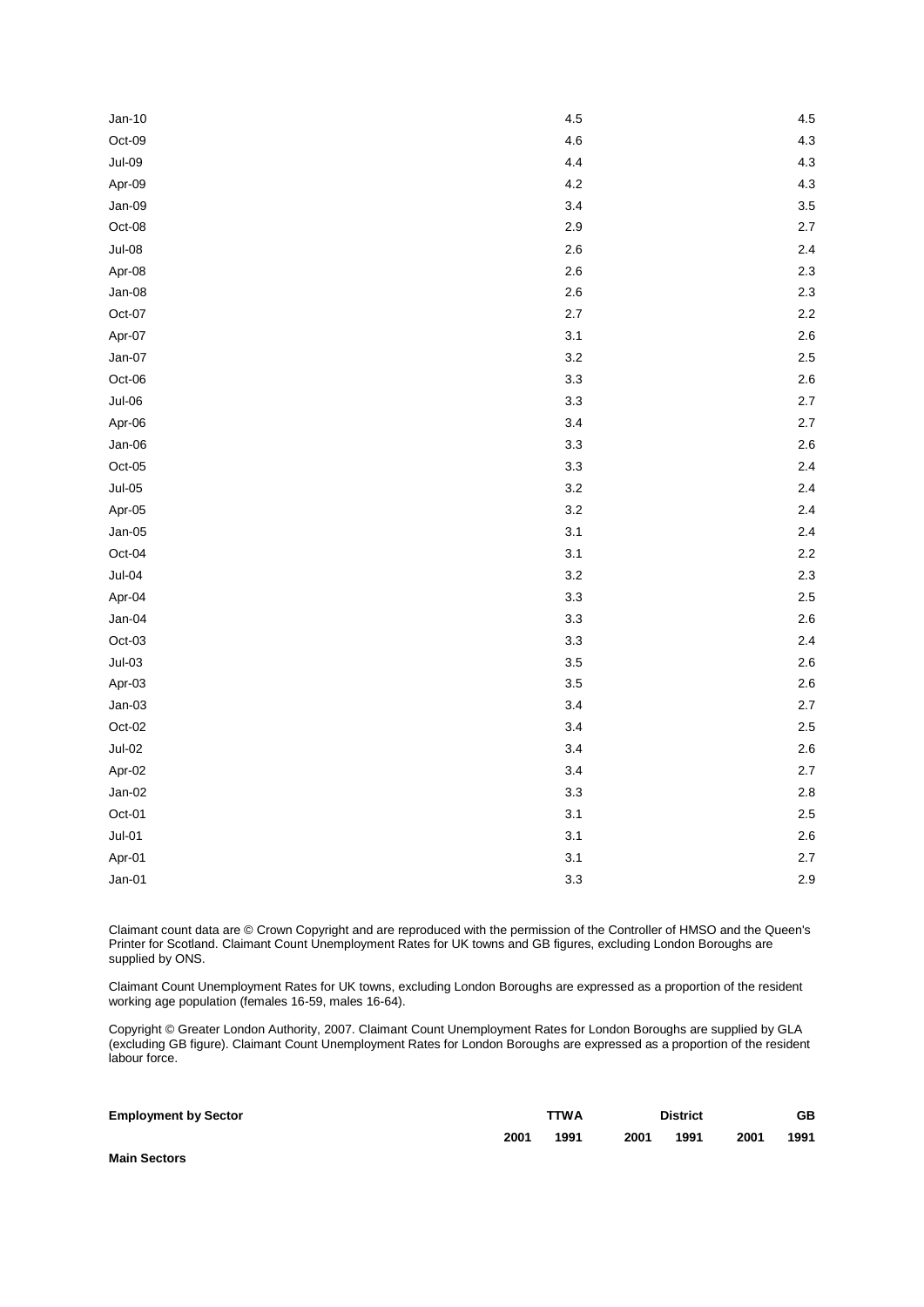| Manufacturing Industries             | 9.9  | 21.2    | 10.0 | 20.9    | 14.8 | 21.2    |
|--------------------------------------|------|---------|------|---------|------|---------|
| <b>Primary Industries</b>            | 0.8  | 3.1     | 1.2  | 3.3     | 1.9  | 3.3     |
| Construction                         | 6.5  | 3.0     | 7.1  | 3.4     | 6.8  | 4.5     |
| Hotels & Catering (*)                | 3.2  | $*23.1$ | 3.3  | $*22.8$ | 4.8  | $*21.5$ |
| <b>Transport &amp; Communication</b> | 6.3  | 7.0     | 6.2  | 6.9     | 7.0  | 6.1     |
| Banking, Finance & Business Services | 31.9 | 14.1    | 30.6 | 12.3    | 17.5 | 12.1    |
| <b>Other Services</b>                | 23.9 | 28.4    | 23.2 | 30.4    | 23.9 | 31.2    |
| <b>Utilities</b>                     | 0.3  | N/a     | 0.4  | N/a     | 0.8  | N/a     |
| Public Admin & Defence               | 4.7  | N/a     | 4.6  | N/a     | 5.8  | N/a     |
| Retail (*)                           | 12.5 | $*13.4$ | 13.3 | $*12.7$ | 16.6 | $*10.7$ |

**Note I:** Data marked N/a = Not Available

## **(\*) Note II:** % for 1991 not directly comparable

**(\*) Note III:** for further explanation of non-comparable sectors, see Notes at end of Report

| <b>Main Employers</b>                        |                          |                                           |
|----------------------------------------------|--------------------------|-------------------------------------------|
| <b>Company Name</b>                          | <b>Size/Staff Number</b> | Activity                                  |
| Mellon International                         | 600                      | <b>Banks &amp; Financial Institutions</b> |
| Insure                                       | 500                      |                                           |
| <b>Blood</b>                                 | 400                      |                                           |
| Sainsbury'S Supermarkets Ltd                 | 400                      | Supermarkets                              |
| <b>Brentwood Borough Council</b>             | 350                      | Councils                                  |
| Countryside Properties Plc                   | 350                      | <b>Property Development</b>               |
| Ford Credit Europe Plc                       | 320                      | Credit & Finance Companies                |
| <b>Equity Red Star</b>                       | 300                      |                                           |
| <b>Tm Retail</b>                             | 300                      | Newsagents                                |
| Bupa Hartswood Hospital                      | 275                      | Hospitals                                 |
| Chep Uk Ltd                                  | 250                      | Pallet & Case Makers                      |
| Shenfield High School                        | 250                      | Schools & Colleges                        |
| OCE Uk Ltd                                   | 200                      | Photocopiers                              |
| Frizzell                                     | 200                      | Insurance - Other                         |
| Sawyers Hall College Of Science & Technology | 200                      | Schools & Colleges                        |
| Anton Group                                  | 200                      | <b>Printers' Services</b>                 |
| Highway Motor Policies At Lloyds             | 200                      | Underwriters                              |
| Experian (July 2006)<br>Source:              |                          |                                           |

Note: This is a guide to the main employers, from information available - in some cases, no staff numbers are given. Where possible, a maximum of 20 employers are shown

# **Commercial Property**

**Guide to Prime Rents** 

| Retail ZA | -Jun 09 | £ 65.00 psf |
|-----------|---------|-------------|
|           | -Jun 08 | £ 80.00 psf |
|           | -Jun 07 | £ 75.00 psf |
|           | -Jun 06 | £ 75.00 psf |
|           | -Jun 05 | £ 75.00 psf |
|           | -Jun 04 | £ 75.00 psf |
|           | -Jun 03 | £ 65.00 psf |
|           | -Jun 02 | £ 65.00 psf |
|           | -Jun 01 | £ 65.00 psf |
|           |         |             |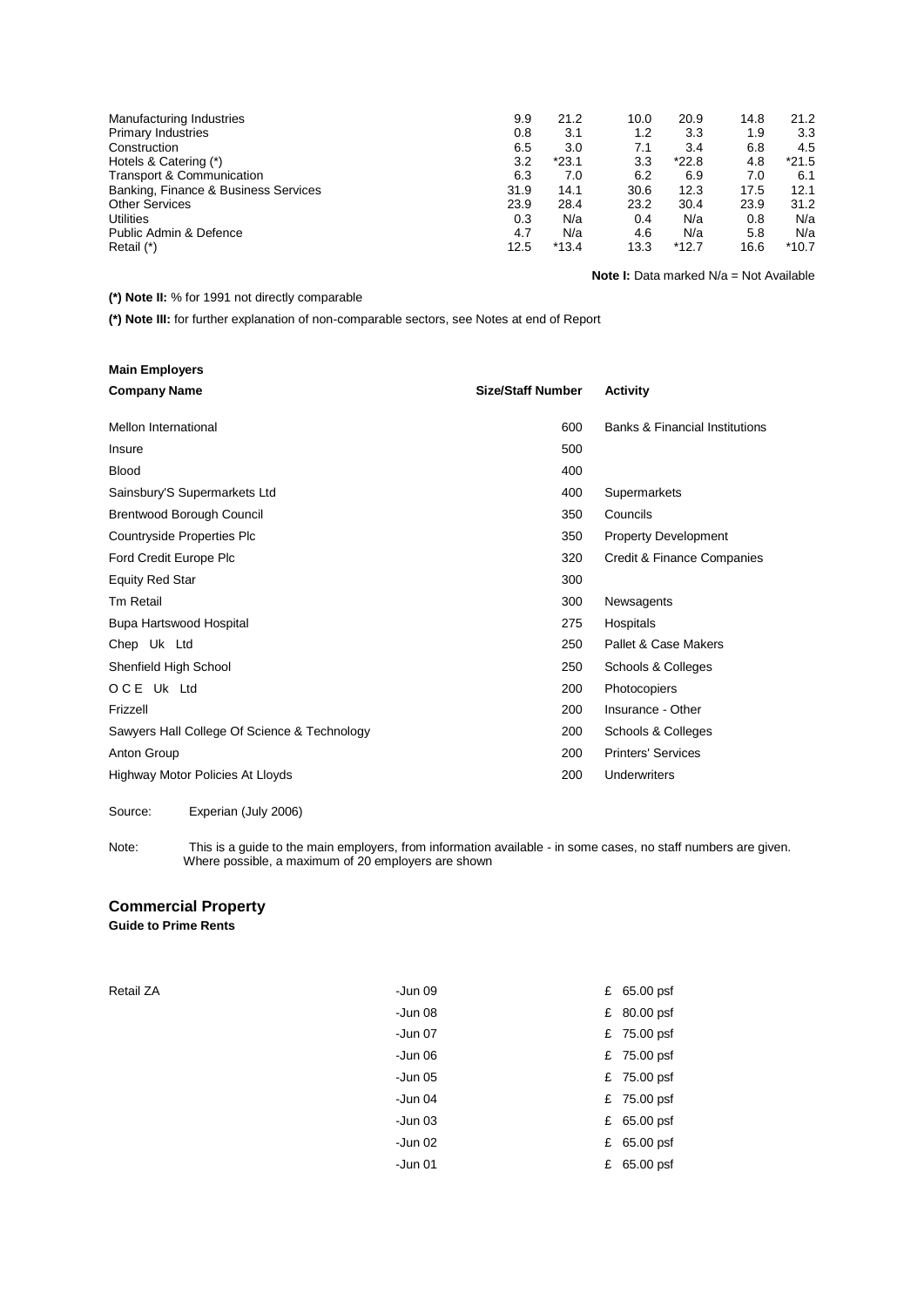| -Jun 00 |   | £ 65.00 psf |
|---------|---|-------------|
| -Jun 99 | £ | 65.00 psf   |
| -Jun 98 |   | £ 50.00 psf |
| -Jun 97 | £ | 45.00 psf   |
| -Jun 96 |   | £ 45.00 psf |
| -Jun 95 |   | £ 45.00 psf |
| -Jun 94 | £ | 50.00 psf   |
| -Jun 93 |   | £ 50.00 psf |
| -Jun 92 | £ | 60.00 psf   |
| -Jun 91 | £ | 45.00 psf   |
| -Jun 90 | £ | 60.00 psf   |
| -Jun 89 | £ | 60.00 psf   |
| -Jun 88 | £ | 55.00 psf   |
| -Jun 87 | £ | 55.00 psf   |

Retail ZA Chart:

Source Retail Zone A Rental data is supplied by Colliers CRE, 9 Marylebone Lane, London W1U 1HL (Tel 020 7935 4499; Fax 020 7409 3124) www.collierscre.com

Note: These retail rents are based upon Colliers CRE's opinion of open market Zone A rents. The rental values relate to a hypothetical shop unit of optimum size and configuration in the prime pitch and have been arrived at by adopting zone sizes standard for the location. Also refer to Notes at the end of this report.



#### **Residential Property**

No residential data available for this town

## **Retailing**

Chart of Number of Requirements by Date

|                     | ----- ---- -- -- ---- - -- ---- - - |        |
|---------------------|-------------------------------------|--------|
| No. of Requirements | Ranking (1st highest)               | Date   |
| 23                  | 146                                 | Jan 10 |
| 25                  | 138                                 | Apr 09 |
| 28                  | 143                                 | Jan 09 |
| 63                  | 105                                 | Oct 07 |
| 59                  | 111                                 | Apr 07 |
| 57                  | 121                                 | Oct 06 |
| 64                  | 102                                 | Apr 06 |
| 62                  | 116                                 | Oct 05 |
| 57                  | 133                                 | Apr 05 |
| 58                  | 115                                 | Oct 04 |
| 58                  | 105                                 | Apr 04 |
| 59                  | 117                                 | Oct 03 |
| 51                  | 125                                 | Apr 03 |
| 50                  | 133                                 | Oct 02 |
| 35                  | 182                                 | Apr 02 |

#### **Retail Demand ( extracted from Retail FOCUS)**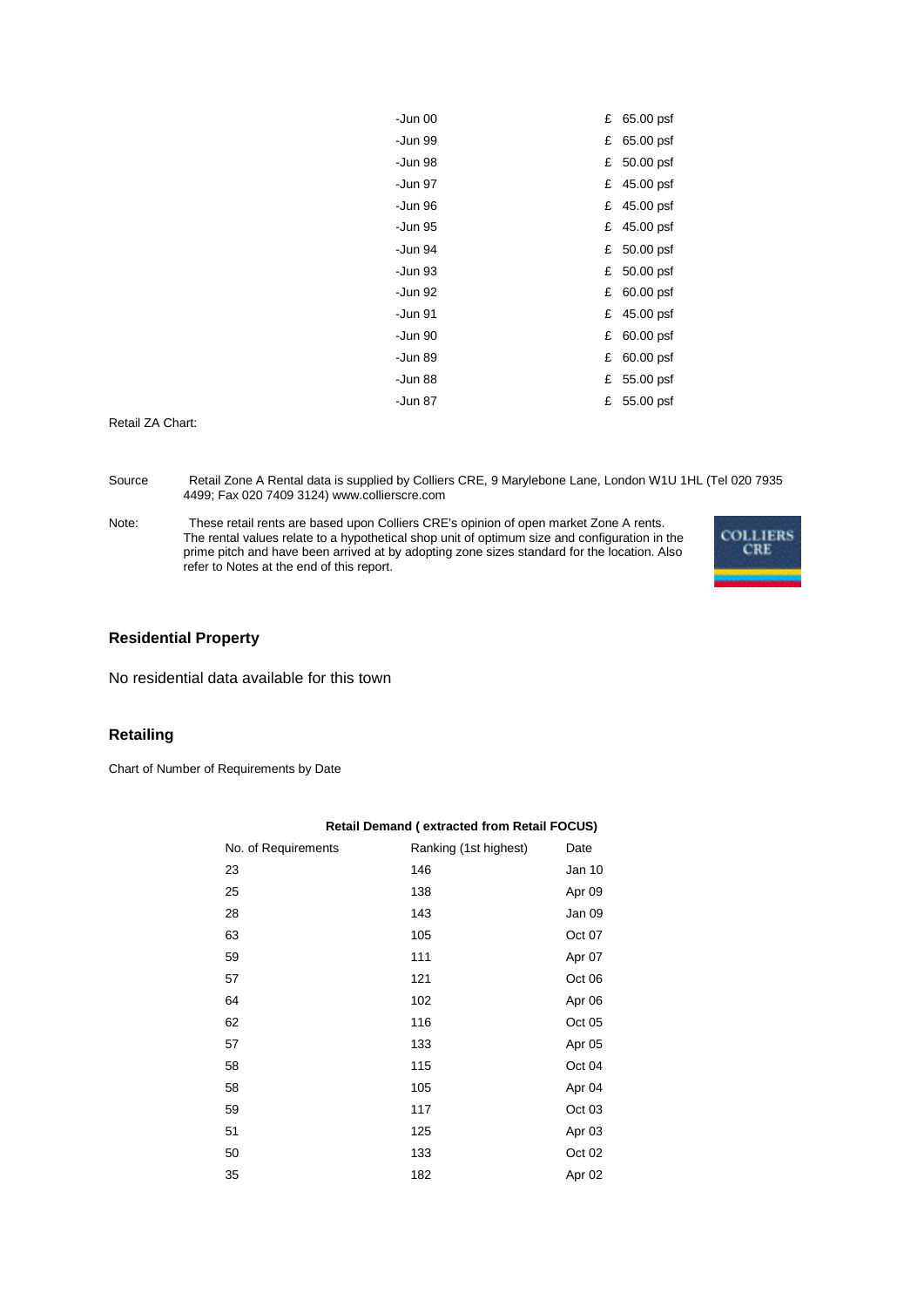| 35 | 175 | Oct 01        |
|----|-----|---------------|
| 34 | 174 | Apr 01        |
| 36 | 163 | Oct 00        |
| 35 | 160 | Apr 00        |
| 29 | 186 | Oct 99        |
| 28 | 209 | Apr 99        |
| 30 | 176 | Oct 98        |
| 31 | 174 | Apr 98        |
| 27 | 186 | Oct 97        |
| 24 | 182 | Apr 97        |
| 28 | 159 | Nov 96        |
| 24 | 173 | Apr 96        |
| 23 | 188 | <b>Jul 95</b> |
| 12 | 269 | Feb 95        |
| 20 | 176 | <b>Jun 94</b> |
| 20 | 173 | Jan 94        |
| 21 | 171 | <b>Jun 93</b> |
| 23 | 158 | Aug 92        |
| 34 | 139 | Oct 91        |
| 39 | 153 | Feb 91        |

| <b>Retail Developments</b><br>Name | <b>Bay Tree Shopping Centre</b>                                                                                                                                                                                                                                                                                                                                                                                                                                                     |
|------------------------------------|-------------------------------------------------------------------------------------------------------------------------------------------------------------------------------------------------------------------------------------------------------------------------------------------------------------------------------------------------------------------------------------------------------------------------------------------------------------------------------------|
| Type                               | <b>Shopping Centre</b>                                                                                                                                                                                                                                                                                                                                                                                                                                                              |
| Size                               | 75,000 square feet                                                                                                                                                                                                                                                                                                                                                                                                                                                                  |
|                                    | 6,970.0 square metres                                                                                                                                                                                                                                                                                                                                                                                                                                                               |
| Opened                             | 1976                                                                                                                                                                                                                                                                                                                                                                                                                                                                                |
| <b>Anchor Tenant</b>               | John Menzies                                                                                                                                                                                                                                                                                                                                                                                                                                                                        |
| <b>Anchor Tenant</b>               | Mothercare                                                                                                                                                                                                                                                                                                                                                                                                                                                                          |
| <b>Anchor Tenant</b>               | Somerfield                                                                                                                                                                                                                                                                                                                                                                                                                                                                          |
| Developer                          | John Laing Developments Plc                                                                                                                                                                                                                                                                                                                                                                                                                                                         |
| Letting Agent                      | <b>Colliers CRE</b>                                                                                                                                                                                                                                                                                                                                                                                                                                                                 |
| Letting Agent                      | <b>Jackson Criss</b>                                                                                                                                                                                                                                                                                                                                                                                                                                                                |
| Managing Agent                     | <b>CB Richard Ellis</b>                                                                                                                                                                                                                                                                                                                                                                                                                                                             |
| Owner                              | <b>Bank of Scotland</b>                                                                                                                                                                                                                                                                                                                                                                                                                                                             |
| Owner                              | O Tweleve Estates Ltd                                                                                                                                                                                                                                                                                                                                                                                                                                                               |
| Updated                            | 16-Apr-07                                                                                                                                                                                                                                                                                                                                                                                                                                                                           |
| <b>Notes</b>                       | Halladale Group Plc ("Halladale"), the UK property co-investment, trading and development<br>company, announces the disposal of The Baytree Centre ("Baytree") in Brentwood, Essex, to<br>property fund O Twelve Estates Ltd for £41.6 million. The price reflects a net initial yield of 4.7<br>per cent. (Halladale Website 16.04.07) Tenants include Fitness First, WH Smith Bon Marche,<br>The Fragrance Shop, Holland & Barrett, Orange, Tchibo, Julian Crayes and The Natural |

property fund O Twelve Estates Ltd for £41.6 million. The price reflects a net initial yield of 4.78 per cent.(Halladale Website 16.04.07)Tenants include Fitness First, WH Smith Bon Marche, ragrance Shop, Holland & Barrett, Orange, Tchibo, Julian Graves and The Natural Healing Company. (Centre Website 11/01/06)The centre had an extensive makeover in time for Christmas 2005, costing £10 million. (Centre Website. 11/01/06)Pre-lets are the 200,000 sq ft development include JJB Sports, Wilkinson, Somerfield, Adams, Going Places, Early Learning Centre. (Scheme Particulars 02/03/05)Halladale is to redevelop the centre including converting former office space into 100 residential units. The work is estimated to be completed by summer 2005. (RW 11/06/04)Halladale Group plc announces the £9m acquisition from Brentwood Borough Council of two new long leasehold interests and an option to purchase the freehold interest in The Bay Tree Centre, and former office tower Becket House. As part of the deal, Halladale has agreed to surrender the original leasehold interest to the complex purchased from AXA Real Estate Investment Managers in Feb 2002. (Halladale Press Release June 04)Halladale has received planning consent for the refurbishment of the centre. Work is estimated to begin late 2003 with completion by autumn 2004. (EG 18/10/03) Halladale has submitted a planning application for the redevelopment and refurbishment of the centre. If granted work is anticipated to start by late 2003 with completion estimated for autumn 2004.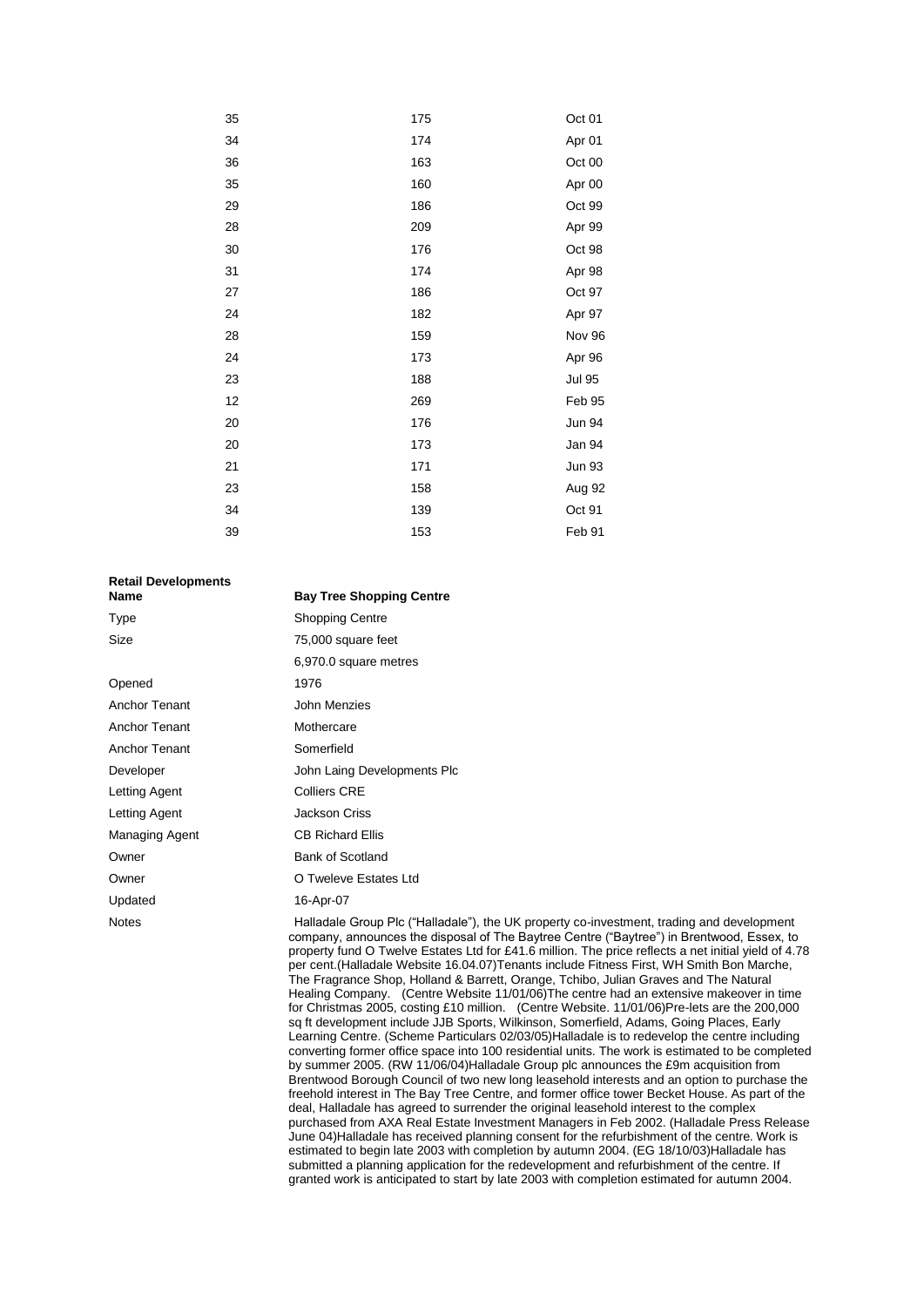Halladale intend to rename the scheme the Bay Tree Centre. (RW 11/4/3) Halladale Ventures Ltd, a joint venture between Halladale and Bank of Scotland, has acquired the centre from AXA Real Estate Investment Managers for £7.25m. Included in the deal, which reflects a yield of 8.4%, is Becket House a vacant office building and an empty cinema unit. The buildings are to be refurbished and redeveloped to create a £40m scheme. (Bell Pottinger Press Release 22/02/02 & PW 01/03/02)Used to be known as Chapel High Shopping Centre.

## **Planning**

#### **District related Development Plans**

| Plan Name:             | Brentwood Borough Council - Ingatestone and Fryerning Village Design Statement                                                                                                                                                                                                                                                            |
|------------------------|-------------------------------------------------------------------------------------------------------------------------------------------------------------------------------------------------------------------------------------------------------------------------------------------------------------------------------------------|
| <b>Current Status:</b> | Adopted                                                                                                                                                                                                                                                                                                                                   |
| <b>Action Date:</b>    |                                                                                                                                                                                                                                                                                                                                           |
| Last Updated:          | 28/06/10                                                                                                                                                                                                                                                                                                                                  |
| Notes:                 | Currently adopted as Interim Guidance Parish Plans and Village Design Statements the City<br>Council gives help to Parishes with advice and adoption but the preparation and timetabling is<br>down to the individual Parishes themselves.                                                                                                |
| Plan Name:             | Brentwood Borough Council - Site Specific Allocations                                                                                                                                                                                                                                                                                     |
| <b>Current Status:</b> | <b>Preparation Planned</b>                                                                                                                                                                                                                                                                                                                |
| <b>Action Date:</b>    |                                                                                                                                                                                                                                                                                                                                           |
| Last Updated:          | 28/06/10                                                                                                                                                                                                                                                                                                                                  |
| Notes:                 | There has been slippage on this document due to delays in the Core Strategy and work is not<br>expected to start until the Core Strategy has been submitted to Government Office - this is<br>expected towards the end of 2011. Further timetable will be available when the Local<br>Development Scheme has been revised.                |
| Plan Name:             | Brentwood Borough Council - Local Plan                                                                                                                                                                                                                                                                                                    |
| <b>Current Status:</b> | Adopted                                                                                                                                                                                                                                                                                                                                   |
| <b>Action Date:</b>    |                                                                                                                                                                                                                                                                                                                                           |
| Last Updated:          | 28/06/10                                                                                                                                                                                                                                                                                                                                  |
| Notes:                 | Local Plan adopted 25 August 2005.                                                                                                                                                                                                                                                                                                        |
| Plan Name:             | Brentwood Borough Council - Brentwood Town Centre                                                                                                                                                                                                                                                                                         |
| <b>Current Status:</b> | Adopted                                                                                                                                                                                                                                                                                                                                   |
| <b>Action Date:</b>    |                                                                                                                                                                                                                                                                                                                                           |
| Last Updated:          | 28/06/10                                                                                                                                                                                                                                                                                                                                  |
| Notes:                 | Public Consultation on draft 16 December 2009 - 27 January 2010. Adoption was expected<br>10 March 2010 however it has been decided by full council that this is to be informally adopted<br>as an evidence base document for the Core Strategy and will not be adopted as a<br>Supplimentary Planning Document.                          |
| Plan Name:             | Brentwood Borough Council - Essex Design Guide: The Urban Place Supplement                                                                                                                                                                                                                                                                |
| <b>Current Status:</b> | Adopted                                                                                                                                                                                                                                                                                                                                   |
| <b>Action Date:</b>    |                                                                                                                                                                                                                                                                                                                                           |
| Last Updated:          | 28/06/10                                                                                                                                                                                                                                                                                                                                  |
| Notes:                 | Essex County Council and 9 districts and boroughs in Essex Braintree Brentwood Castle Point<br>Colchester Epping Forest Harlow Rochford Tendring and Uttlesford have jointly prepared The<br>Urban Place Supplement. Public consultation on draft 21 September - 2 November 2006.<br>Adopted 13 March 2007. No Legal Challenges received. |
| Plan Name:             | Brentwood Borough Council - Planning Obligations and Development Contributions                                                                                                                                                                                                                                                            |
| <b>Current Status:</b> | <b>Preparation Planned</b>                                                                                                                                                                                                                                                                                                                |
| <b>Action Date:</b>    |                                                                                                                                                                                                                                                                                                                                           |
| Last Updated:          | 28/06/10                                                                                                                                                                                                                                                                                                                                  |
| Notes:                 | No work has progressed on this document and the Council are unsure when any consultations<br>will take place - A new timetable maybe available following the review of the Local Development<br>Scheme.                                                                                                                                   |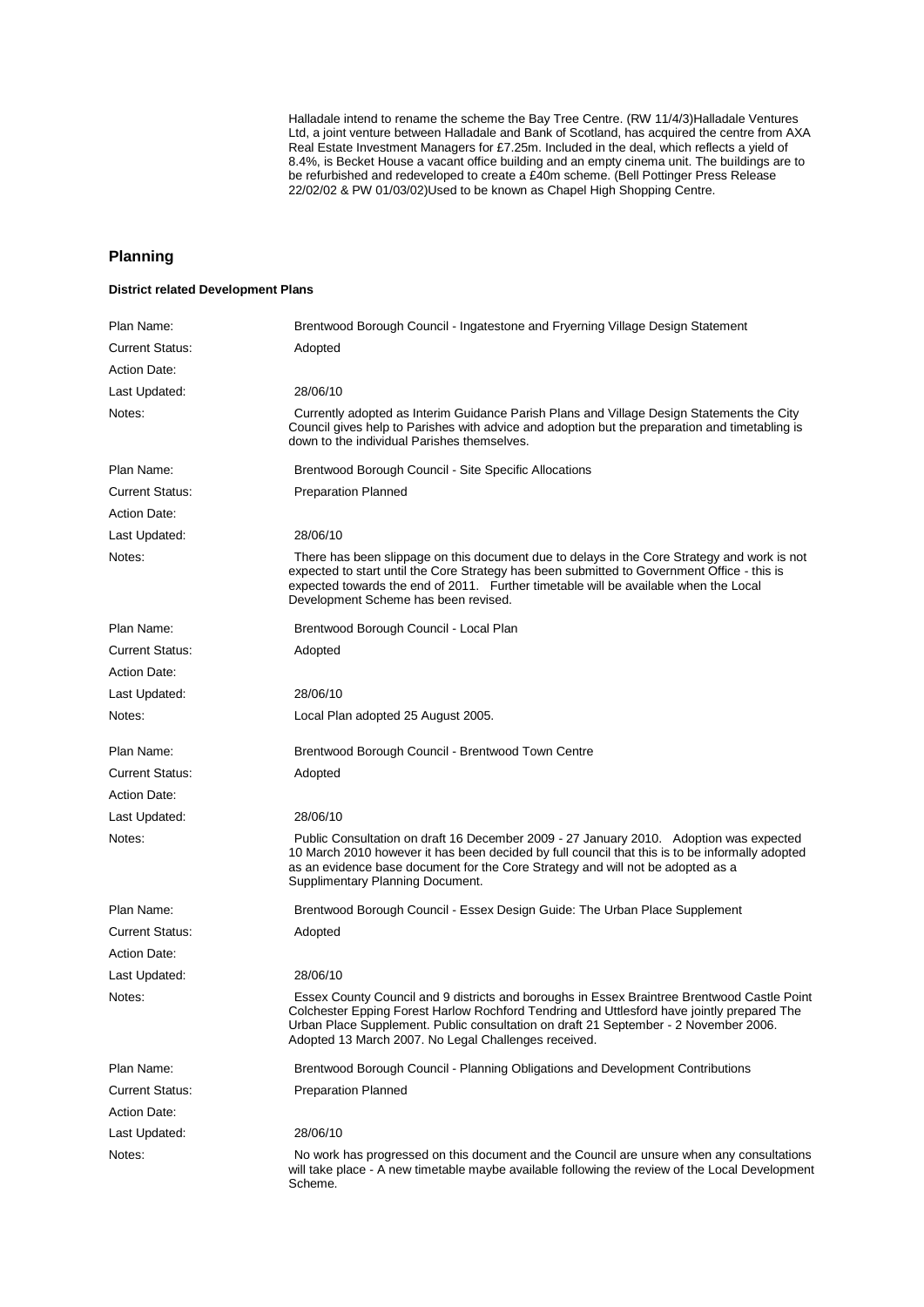| Plan Name:               | Brentwood Borough Council - Core Strategy                                                                                                                                                                                                                                               |
|--------------------------|-----------------------------------------------------------------------------------------------------------------------------------------------------------------------------------------------------------------------------------------------------------------------------------------|
| <b>Current Status:</b>   | <b>Under Preparation</b>                                                                                                                                                                                                                                                                |
| <b>Action Date:</b>      | 01/09/10                                                                                                                                                                                                                                                                                |
| Last Updated:            | 28/06/10                                                                                                                                                                                                                                                                                |
| Notes:                   | Informal Consultation December 2006 - 1 January 2007. Issues and Options consultation 11<br>November - 23 December 2009. Further Consultation expected September 2010 - A full<br>timetable maybe available following the review of the Local Development Scheme.                       |
| Plan Name:               | Brentwood Borough Council - Urban Place                                                                                                                                                                                                                                                 |
| <b>Current Status:</b>   | Abandoned                                                                                                                                                                                                                                                                               |
| Action Date:             |                                                                                                                                                                                                                                                                                         |
| Last Updated:            | 28/06/10                                                                                                                                                                                                                                                                                |
| Notes:                   | This document has been replaced by the Urban Place Supplement.                                                                                                                                                                                                                          |
| Plan Name:               | Brentwood Borough Council - Ingatestone and Fryerning Village Design Statement                                                                                                                                                                                                          |
| <b>Current Status:</b>   | Approved                                                                                                                                                                                                                                                                                |
| <b>Action Date:</b>      |                                                                                                                                                                                                                                                                                         |
| Last Updated:            | 28/06/10                                                                                                                                                                                                                                                                                |
| Notes:                   | Adopted as Interim Guidance in 2005.                                                                                                                                                                                                                                                    |
| Plan Name:               | Brentwood Borough Council - Local Development Scheme                                                                                                                                                                                                                                    |
| <b>Current Status:</b>   | Approved                                                                                                                                                                                                                                                                                |
| <b>Action Date:</b>      |                                                                                                                                                                                                                                                                                         |
| Last Updated:            | 28/06/10                                                                                                                                                                                                                                                                                |
| Notes:                   | Local Development Scheme came into effect on 11 October 2006. The revised Local<br>Development Scheme was formally brought in to effect on 27 September 2007.  The review of<br>the Local Development Scheme has just begun but the council has no dates for submission or<br>approval. |
| Plan Name:               | Brentwood Borough Council - Advertisement and Shopfront Guidance                                                                                                                                                                                                                        |
| <b>Current Status:</b>   | Adopted                                                                                                                                                                                                                                                                                 |
| <b>Action Date:</b>      |                                                                                                                                                                                                                                                                                         |
| Last Updated:            | 28/06/10                                                                                                                                                                                                                                                                                |
| Notes:                   | Public Consultation on draft 16 December 2009 - 27 January 2010. Adopted 10 March 2010.                                                                                                                                                                                                 |
| Address:                 | <b>Brentwood District Council</b>                                                                                                                                                                                                                                                       |
|                          | <b>Town Hall</b>                                                                                                                                                                                                                                                                        |
|                          | Ingrave Road                                                                                                                                                                                                                                                                            |
|                          | Brentwood                                                                                                                                                                                                                                                                               |
|                          | <b>CM15 8AY</b>                                                                                                                                                                                                                                                                         |
| Telephone / Fax Numbers: | 01277 261111/01277 200152                                                                                                                                                                                                                                                               |
| Contact:                 | Mr F G Iszatt                                                                                                                                                                                                                                                                           |
|                          | <b>Head of Planning Services</b>                                                                                                                                                                                                                                                        |

## **Communications**

| Road:                 | Located south of A12(T). London - 24 miles.     |                    |                                 |
|-----------------------|-------------------------------------------------|--------------------|---------------------------------|
| Rail:                 | Brentwood to London Liverpool Street (30 mins). |                    |                                 |
| Air:                  | Southend Airport.                               |                    |                                 |
| <b>Nearby Centres</b> | Road Distance (miles)                           | Travel Time (mins) | Population (Urban Area<br>1991) |
| Billericay            | 6                                               | 16                 | 33.349                          |
| <b>Basildon</b>       | 10                                              | 20                 | 100,935                         |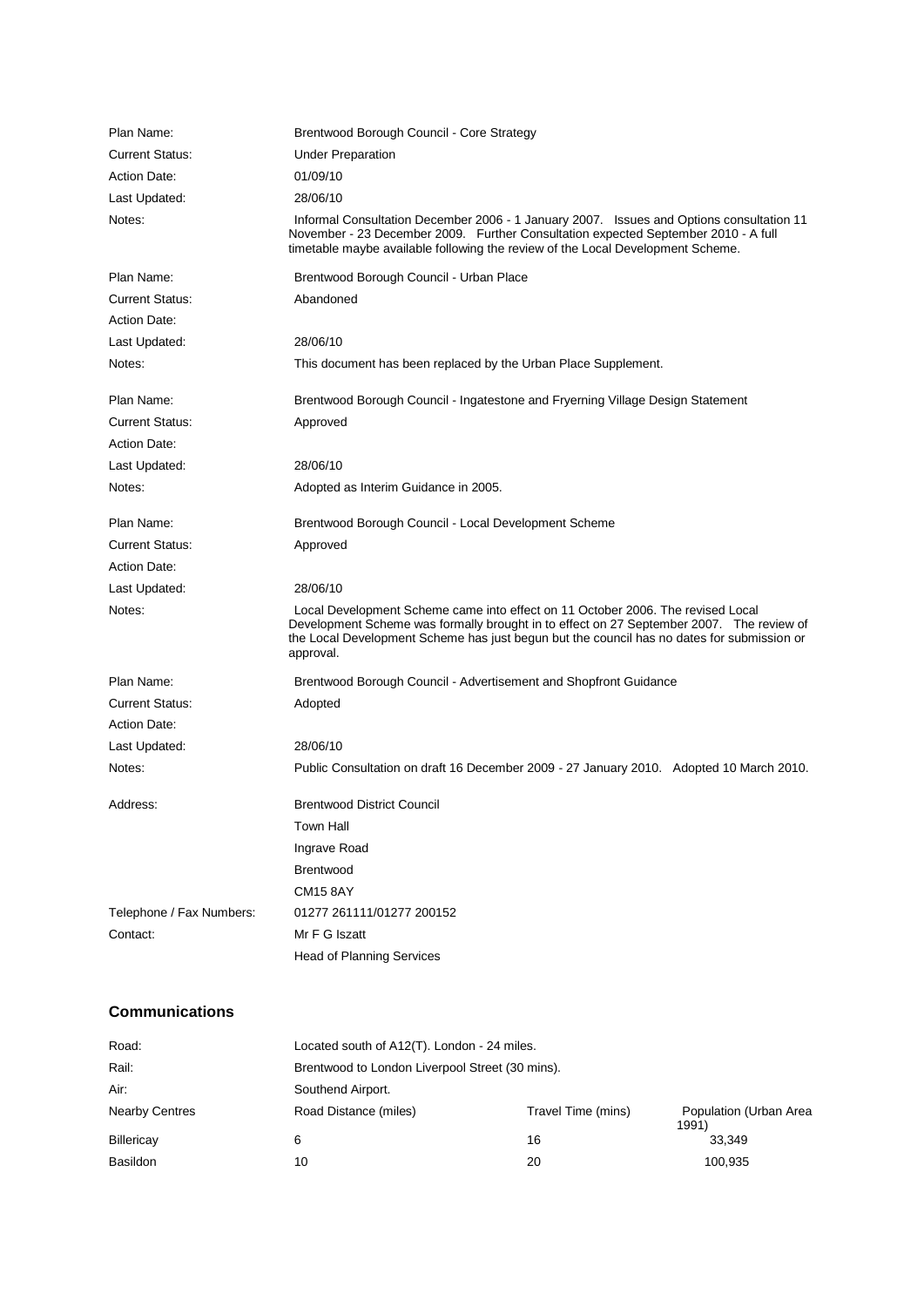| Chelmsford      | c  | 97.496  |
|-----------------|----|---------|
| Southend on Sea | 20 | 158.313 |

#### **Reports**

| 14/04/07 EG | 09/04/05 EG | 18/10/03 EG  |           | 19/09/03 PW  | 12/10/02 EG |  |
|-------------|-------------|--------------|-----------|--------------|-------------|--|
| 13/10/01 EG | 04/05/01 PW | 29/10/99     | <b>PW</b> | 23/10/99 EG  | 24/10/98 EG |  |
| 25/10/97 EG | 18/07/97 PW | 04/07/97 PW  |           | 05/04/97 EG  | 20/12/96 PW |  |
| 20/04/96 EG | 11/04/96 PW | 28/10/95 EG  |           | 26/10/95 PW  | 20/05/95 EG |  |
| 05/01/95 PW | 29/10/94 EG | 23/07/94 EG  |           | 25/03/94 ET  | 03/03/94 PW |  |
| 03/07/93 EG | 26/03/93 ET | 18/03/93 CSW |           | 24/09/92 CSW | 31/07/92 ET |  |
| 01/11/91 ET | 02/11/90 ET | 13/09/90 CSW |           | 14/09/89 CSW | 25/11/88 ET |  |
| 20/11/87 ET | 21/11/86 ET | 11/09/86 CSW |           | 06/06/85 CSW |             |  |
| Legend      |             |              |           |              |             |  |

CSW - Chartered Surveyor Weekly

EG - Estates Gazette

ET - Estates Times

PW - Property Week

#### **Notes**

#### **Mosaic Consumer Classifications**

Mosaic Consumer Classifications are provided by Experian, the leading supplier of consumer segmentation. This dataset provides a picture of UK consumers in terms of their socio-demographics, lifestyles, culture and behaviour and is updated annually.

The definitions of the Mosaic Consumer Classifications are as follows:

| <b>Symbols of Success</b>        | People with rewarding careers who live in sought after locations, affording luxuries and premium<br>quality products.          |
|----------------------------------|--------------------------------------------------------------------------------------------------------------------------------|
| <b>Happy Families</b>            | Families with focus on careers and home, mostly younger age groups now raising children.                                       |
| Suburban Comfort                 | Families who are successfully established in comfortable, mature homes. Children are growing up and<br>finances are easier.    |
| <b>Ties of Community</b>         | People living in close-knit inner city and manufacturing town communities, responsible workers with<br>unsophisticated tastes. |
| Urban Intelligence               | Young, single and mostly well-educated, these people are cosmopolitan in tastes and liberal in<br>attitudes.                   |
| <b>Welfare Borderline</b>        | People who are struggling to achieve rewards and are mostly reliant on the council for accommodation<br>and benefits.          |
| Municipal<br>Dependency          | Families on lower incomes who often live in large council estates where there is little<br>owner-occupation.                   |
| <b>Blue Collar</b><br>Enterprise | People who, though not well-educated, are practical and enterprising and may well have exercised<br>their right to buy.        |
| <b>Twilight Subsistence</b>      | Elderly people subsisting on meagre incomes in council accommodation.                                                          |
| <b>Grey Perspectives</b>         | Independent pensioners living in their own homes who are relatively active in their lifestyle.                                 |
| <b>Rural Isolation</b>           | People living in rural areas where country life has not been influenced by urban consumption patterns.                         |

#### **Claimant Count Unemployment Rate**

Travel To Work Area (TTWA) figures based on Manchester TTWA

The claimant count measures the number of people claiming Jobseeker's allowance (JSA) including those who sign on for National Insurance credits but receive no benefit but those unemployed people who fall outside the eligibility criteria for JSA are likely to be missed including women, young people and those living in higher income households.

Claimant Count Unemployment Rates for UK towns, excluding London Boroughs are expressed as a proportion of the resident working age population (females 16-59, males 16-64). The working age population figures are derived from the mid-year population estimates which are compatible with the 2001 Census. Before February 2003, Unemployment Rates were expressed as a proportion of the corresponding mid-year estimate of the workforce jobs in the area plus the number of claimants. Differences are mainly explained by the fact that the number of jobs in an area may be different from the resident population of working age as a result of: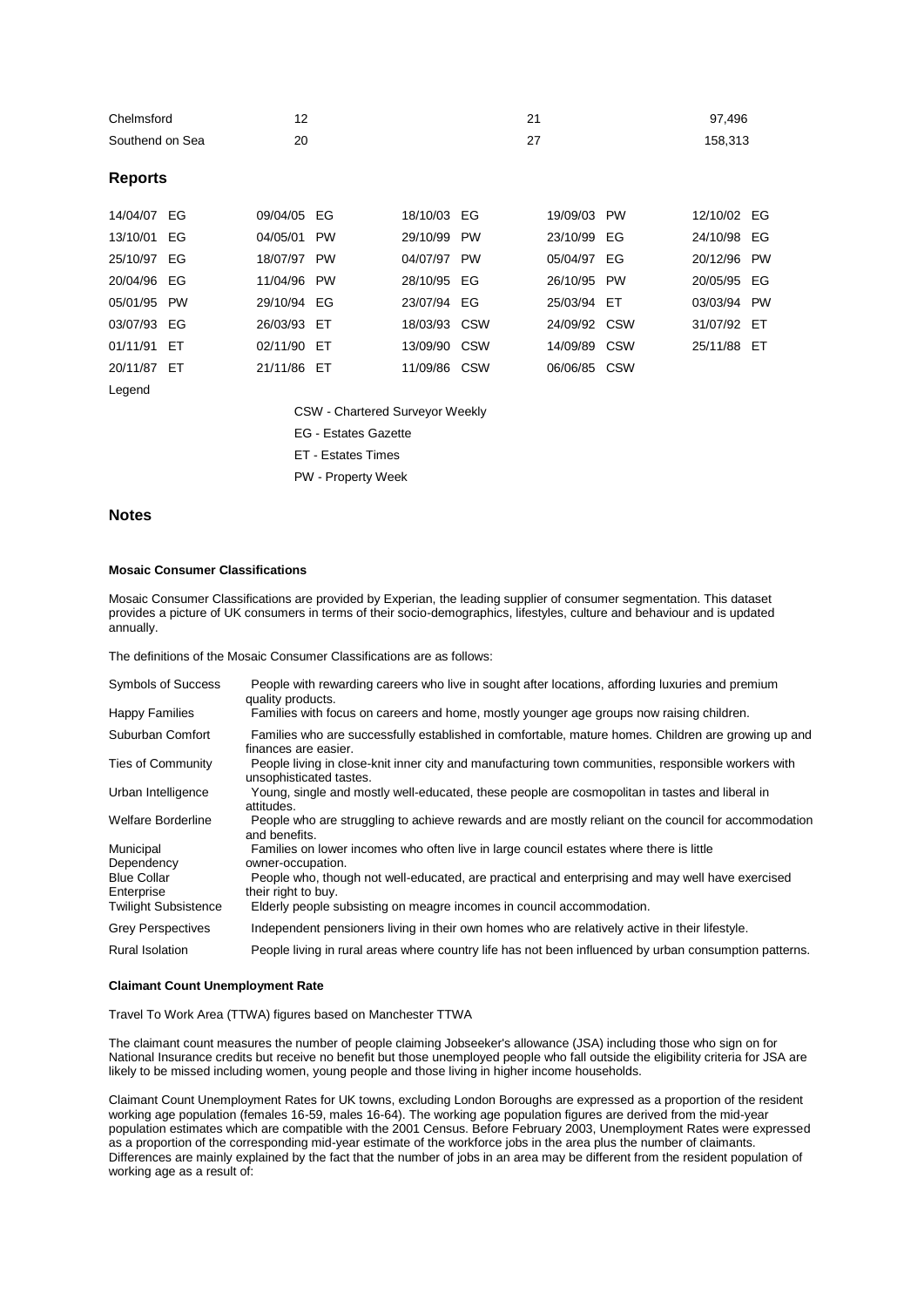• commuting patterns (which can work either way, the new proportions being higher than the old rates for some city areas, for example).

• different proportions of the resident population who are working or seeking work (i.e. differences in economic activity rates).

Claimant Count Unemployment Rates for London Boroughs are expressed as a proportion of the resident labour force. The resident labour force is based on 2001 census data on economic activity (economically active residents in that area at the 2001 census, excluding economically active full-time students) adjusted for changes in national economic activity rates between 2001 and the current year, and applied to the current years GLA ward population projections. Discontinuities are likely to occur when the January data is released each year because it is the first to incorporate the new labour force data for that year. In addition, data from February 2004 is not comparable with earlier data because it was the first to be released on the basis of 2002 ward geography rather than the old model which related to the size of the labour force as at 1991 and the older ward boundaries.

#### **Office Rental Data**

All data contained in the office rental report has been compiled by King Sturge LLP and is published for general information purposes only. Whilst every effort has been made to ensure the accuracy of the data and other material contained in this report, King Sturge LLP does not accept any liability (whether in contract, tort or otherwise) to any person for any loss or damage suffered as a result of any errors or omissions. The information, opinions and forecasts set out in the Report should not be relied upon to replace professional advice on specific matters and no responsibility for loss occasioned to any person acting, or refraining from acting, as a result of any material in this publication can be accepted by King Sturge LLP.

© King Sturge LLP June 2006

#### **Retail Rental Data**

The Colliers CRE Retail Rents Map and Database is based upon the company's opinion of the open market Zone A rent in 609 shopping locations in the UK. The rental values relate to a hypothetical shop unit of optimum size and configuration in the prime pitch. The figures have been arrived at by adopting zone sizes standard for the location and are expressed as £ per square foot per annum. In the case of shopping centre locations where the rent payable is the greater of a base Rent (a percentage of Full Rental Value (typically 80%) or a percentage of turnover, the rental contained in the Rents Map and Database is Full Rental Value (ie. the grossed up Base Rent). In assessing it's opinion of the open market Zone A rent Colliers CRE only acknowledge the presence of shopping centres once completed and open to the public.

Neither the whole or any part of the Colliers CRE Rents Map and Database, or any reference thereto, may be included in any published document, circular or statement or disclosed in any way without the company's written consent to the form and context in which it may appear. The Rents Map and Database gives information which may be helpful in identifying trends in the retail property market. However, no warranty is given as to the accuracy of, and no liability is accepted in relation to, the figures contained in it and they must not relied upon for investment or any other purposes. The Rents Map and Database does not constitute and must not be treated as investment, rent review, lease renewal or valuation advice.

© Colliers CRE - June 2006.

Colliers CRE is the principal business of Colliers CRE plc, and an independent affiliate of the worldwide Colliers International network. Colliers CRE plc is quoted on the Alternative Investment Market of the London Stock Exchange.

#### **Employment sectors**

Employment Sector variations between 2001 & 1991.

Hotels & Catering refers to 2001 but in 1991 it was Distribution, Hotels & Catering.

Transport Storage & Communications refers to 2001, but in 1991 it was just Transport & Communication.

Retail in 2001 includes Wholesale & Retail Trade and Repair of Motor Vehicles, whereas in 1991 it was Retail Distribution.

#### **Planning Data**

All Local & Structure Plan data is provided by Fusion Online Ltd which has been collected through regular contact with UK planning authorities.

The various stages of the planning process are assigned a status, these are;

**Adopted:** The document has been adopted by the council and is the referrable document for planning purposes.

**Approved:** This is basically the same as the ADOPTED status, however we allocate an 'approved' status to documents that are reviewed each year. For example Local Development Schemes.

**Under Preparation:** The document is being worked on and is somewhere within the formal development plan process.

**Preparation Planned:** Work on the document has not yet began but is planned for the future.

**Pre-Preparation:** The council are carrying out informal evidence based work on the document.

**On Hold:** The document has been placed on hold.

**Abandoned:** The document has abandoned by the council.